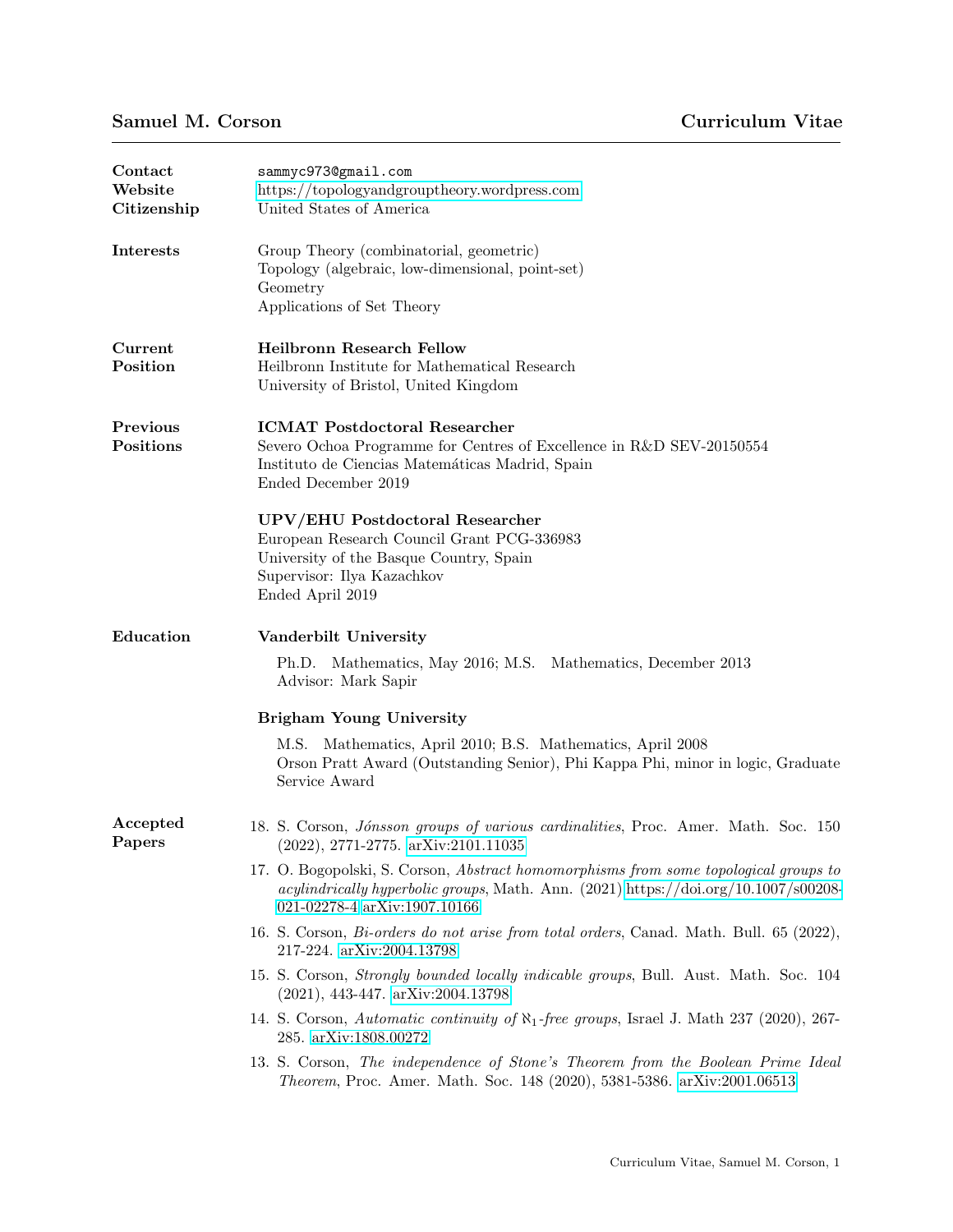|               | 12. S. Corson, S. Shelah, Strongly bounded groups of various cardinalities, Proc. Amer.<br>Math. Soc. 148 (2020), 5045-5057. arXiv:1906.10481     |
|---------------|---------------------------------------------------------------------------------------------------------------------------------------------------|
|               | 11. S. Corson, O. Varghese, A Nunke type classification in the locally compact setting,<br>J. Algebra 563 (2020), 49-52. arXiv:1912.11867         |
|               | 10. S. Corson, Freely indecomposable almost free groups with free abelianization, J.<br>Group Theory 23 (2020), 531-543. arXiv:1903.03334         |
|               | 9. S. Corson, I. Kazachkov, On preservation of automatic continuity, Monastsh. Math.<br>191 (2020), 37-52. arXiv:1901.09279                       |
|               | 8. S. Corson, On definable subgroups of the fundamental group, Topol. Appl. 258<br>$(2019), 336-357.$ arXiv:1610.00145                            |
|               | 7. S. Corson, S. Shelah, Deeply concatenable subgroups might never be free, J. Math.<br>Soc. Japan 71 (2019), 1123-1136. arXiv:1804.05538         |
|               | 6. S. Corson, On subgroups of first homology, Fund. Math. 247 (2019), 217-228.<br>arXiv:1610.05422                                                |
|               | 5. S. Corson, The number of homomorphisms from the Hawaiian earring group, J.<br>Algebra 523 (2019), 34-52. arXiv:1801.09505                      |
|               | 4. G. Conner, S. Corson, A note on automatic continuity, Proc. Amer. Math. Soc.<br>147 (2019), 1255-1268. arXiv:1710.04787                        |
|               | 3. S. Corson, Root extraction in one-relator groups and slenderness, Comm. in Alg.<br>46 (2018), 4317-4324. arXiv:1709.02906                      |
|               | 2. S. Corson, Torsion-free word hyperbolic groups are noncommutatively slender, Int.<br>J. Algebra Comput. 26 (2016), 1467-1482. arXiv:1510.04326 |
|               | 1. G. Conner, S. Corson, On the first homology of Peano continua, Fund. Math. 232<br>$(2016), 41-48.$ arXiv:1509.07055                            |
| Preprints and | 5. S. Corson, The nonabelian product modulo sum, arXiv:2206.02682                                                                                 |
| <b>Theses</b> | 4. S. Corson, The Griffiths double cone group is isomorphic to the triple, (submitted)<br>arXiv:2012.06794                                        |
|               | 3. S. Corson, A widely connected topological space made from diamond, (submitted)<br>arXiv:2007.10195                                             |
|               | 2. S. Corson, W. Hojka, The fundamental group of reduced suspensions, (submitted)<br>arXiv:1712.08284                                             |
|               | 1. S. Corson, On quasi-isometry and choice, (submitted)<br>arXiv:1609.01353                                                                       |
|               | 0. Subgroups and quotients of fundamental groups, Ph.D. Thesis, May 2016.                                                                         |
|               |                                                                                                                                                   |

00. Applications of descriptive set theory in homotopy theory, M.S. Thesis, April 2010.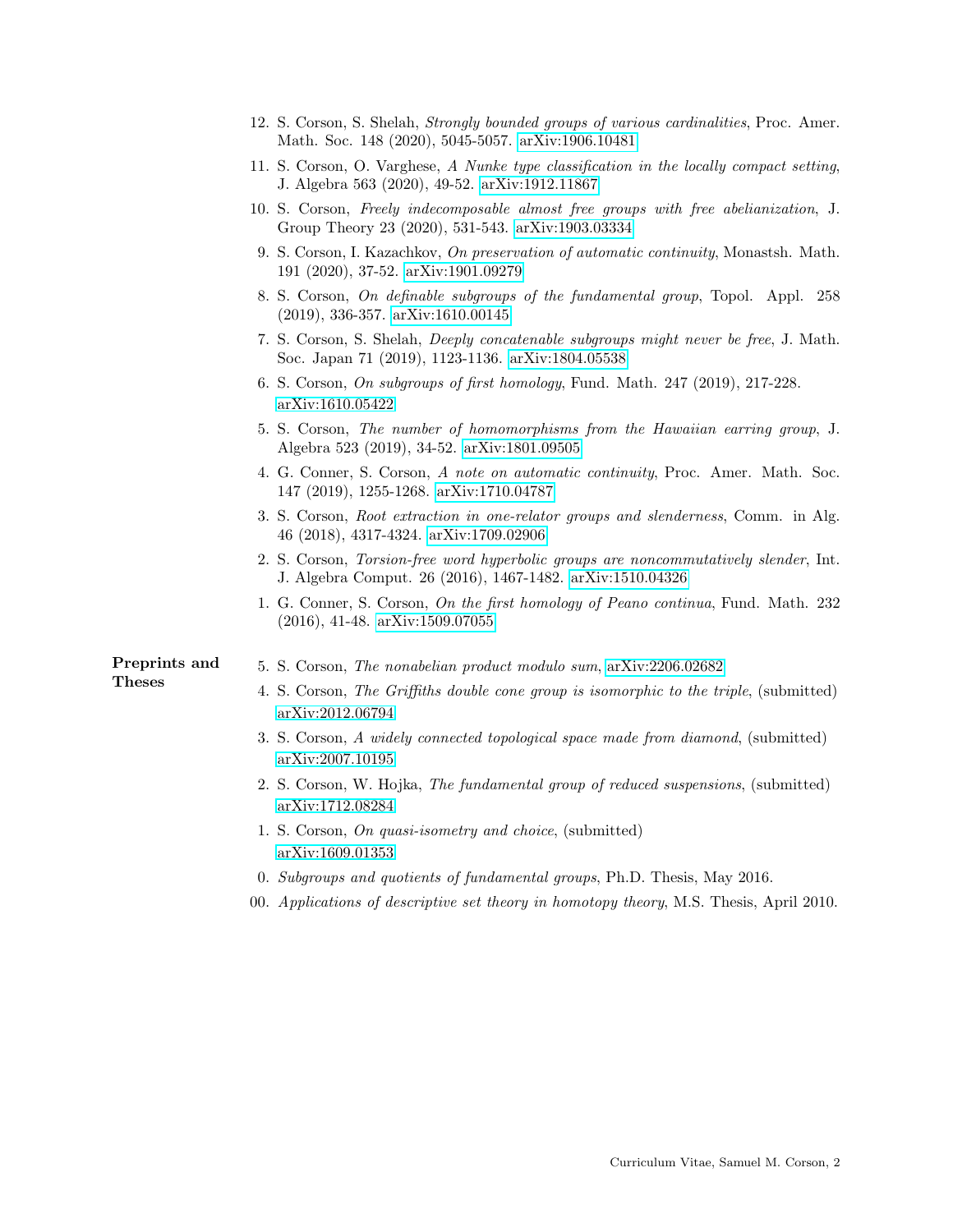| Honors and           | 2020                                                                                                                                                                     | Heilbronn Research Fellowship                                                                                                      |  |  |  |  |  |
|----------------------|--------------------------------------------------------------------------------------------------------------------------------------------------------------------------|------------------------------------------------------------------------------------------------------------------------------------|--|--|--|--|--|
| Awards               | 2019                                                                                                                                                                     | ICMAT postdoctoral research project "Automatic continuity"                                                                         |  |  |  |  |  |
|                      |                                                                                                                                                                          | Severo Ochoa Program                                                                                                               |  |  |  |  |  |
|                      | $2011 - 2016$                                                                                                                                                            | University Graduate Fellowship (\$10,000/annum in addition to the                                                                  |  |  |  |  |  |
|                      |                                                                                                                                                                          | standard stipend)                                                                                                                  |  |  |  |  |  |
|                      | 2011                                                                                                                                                                     | Winter Semester: Perfect $8/8$ overall student ratings of instructor                                                               |  |  |  |  |  |
|                      | 2010                                                                                                                                                                     | Graduate Service Award                                                                                                             |  |  |  |  |  |
|                      | 2008                                                                                                                                                                     | Graduation Magna Cum Laude, GPA 3.98                                                                                               |  |  |  |  |  |
|                      | 2008                                                                                                                                                                     | Orson Pratt Award (Outstanding Graduating Senior)                                                                                  |  |  |  |  |  |
|                      | 2008                                                                                                                                                                     | National Society of Collegiate Scholars                                                                                            |  |  |  |  |  |
|                      | $2007\,$                                                                                                                                                                 | Golden Key Society, Phi Kappa Phi                                                                                                  |  |  |  |  |  |
|                      | $\,2006$                                                                                                                                                                 | Phi Eta Sigma                                                                                                                      |  |  |  |  |  |
|                      |                                                                                                                                                                          |                                                                                                                                    |  |  |  |  |  |
| Referening $\&$      | Groups, Geometry, and Dynamics (2); Journal of the London Mathematical Society;                                                                                          |                                                                                                                                    |  |  |  |  |  |
| <b>Quick Opinion</b> | Journal of Algebra (2); International Journal of Algebra and Computation (2); Journal<br>of the Australian Mathematical Society; Journal of Group Theory; Open Mathemat- |                                                                                                                                    |  |  |  |  |  |
|                      |                                                                                                                                                                          |                                                                                                                                    |  |  |  |  |  |
|                      |                                                                                                                                                                          | ics; Arab Journal of Mathematical Sciences; Topology and its Applications; Glasnik                                                 |  |  |  |  |  |
|                      | Matematicki; Hacettepe Journal of Mathematics and Statistics; Topology Proceedings.                                                                                      |                                                                                                                                    |  |  |  |  |  |
| Meetings             |                                                                                                                                                                          | University of Bristol Algebra Seminar co-organizer (2021-2022)                                                                     |  |  |  |  |  |
| Organized            |                                                                                                                                                                          |                                                                                                                                    |  |  |  |  |  |
| <b>Talks</b>         |                                                                                                                                                                          |                                                                                                                                    |  |  |  |  |  |
|                      |                                                                                                                                                                          | $\triangleright$ Infinite groups which behave like finite groups, Pure Mathematics Colloquium, Uni-<br>versity of Southampton, UK. |  |  |  |  |  |
|                      |                                                                                                                                                                          | 11 March 2022                                                                                                                      |  |  |  |  |  |
|                      | $\blacktriangleright$ A space which is slightly connected and very thick, University of Bristol Geometry                                                                 |                                                                                                                                    |  |  |  |  |  |
|                      | & Topology Seminar (online), UK.                                                                                                                                         |                                                                                                                                    |  |  |  |  |  |
|                      |                                                                                                                                                                          | 8 February 2022                                                                                                                    |  |  |  |  |  |
|                      | $\blacktriangleright$ A thinly connected thick space, Algebra Seminar, Department of Mathematics UPV/EHU,                                                                |                                                                                                                                    |  |  |  |  |  |
|                      | Spain.                                                                                                                                                                   |                                                                                                                                    |  |  |  |  |  |
|                      |                                                                                                                                                                          | 16 November 2021                                                                                                                   |  |  |  |  |  |
|                      |                                                                                                                                                                          | Some finite-like groups, Groups and Dynamics Seminar (online), Texas A & M                                                         |  |  |  |  |  |
|                      | University, USA.                                                                                                                                                         |                                                                                                                                    |  |  |  |  |  |
|                      |                                                                                                                                                                          | 27 October 2021                                                                                                                    |  |  |  |  |  |
|                      |                                                                                                                                                                          | $\triangleright$ The harmonic archipelago and double cone have isomorphic fundamental group, Can-                                  |  |  |  |  |  |
|                      |                                                                                                                                                                          | non Seminar (online), BYU, USA.                                                                                                    |  |  |  |  |  |
|                      |                                                                                                                                                                          | 15 June 2021                                                                                                                       |  |  |  |  |  |
|                      |                                                                                                                                                                          | $\triangleright$ Groups with finitary behavior, Universität Magdeburg Algebra and Geometry Sem-                                    |  |  |  |  |  |
|                      | inar (online), Germany.                                                                                                                                                  |                                                                                                                                    |  |  |  |  |  |
|                      |                                                                                                                                                                          | 15 June 2021                                                                                                                       |  |  |  |  |  |
|                      |                                                                                                                                                                          | $\triangleright$ Infinite groups which behave like finite groups, University of Bristol Algebra Seminar                            |  |  |  |  |  |
|                      | (online), UK.                                                                                                                                                            |                                                                                                                                    |  |  |  |  |  |
|                      |                                                                                                                                                                          | 24 March 2021                                                                                                                      |  |  |  |  |  |
|                      |                                                                                                                                                                          | Groups with finitary behavior, London Algebra Colloquium (online), Queen Mary                                                      |  |  |  |  |  |
|                      |                                                                                                                                                                          | University of London, UK.                                                                                                          |  |  |  |  |  |
|                      |                                                                                                                                                                          | $4$ March $2021$                                                                                                                   |  |  |  |  |  |
|                      | $\triangleright$ <i>Some exotic finite-like groups</i> , Geometry, Topology and Group Theory Seminar (on-                                                                |                                                                                                                                    |  |  |  |  |  |
|                      | line), Mathematisches Institut, Universität Münster, Germany.                                                                                                            |                                                                                                                                    |  |  |  |  |  |
|                      |                                                                                                                                                                          | 2 March 2021                                                                                                                       |  |  |  |  |  |
|                      |                                                                                                                                                                          | $\blacktriangleright$ Infinite groups which behave like finite groups, Algebra Seminar (online), Depart-                           |  |  |  |  |  |
|                      |                                                                                                                                                                          | ment of Mathematics UPV/EHU, Spain.                                                                                                |  |  |  |  |  |
|                      |                                                                                                                                                                          | 17 February 2021                                                                                                                   |  |  |  |  |  |
|                      |                                                                                                                                                                          | $\triangleright$ Groups whose proper subgroups are small, Cannon Seminar (online), BYU, USA.                                       |  |  |  |  |  |
|                      |                                                                                                                                                                          | 9 February 2021                                                                                                                    |  |  |  |  |  |
|                      |                                                                                                                                                                          | $\blacktriangleright$ An exotic connected space, Set Theory in the UK (online conference, minitally).                              |  |  |  |  |  |
|                      |                                                                                                                                                                          |                                                                                                                                    |  |  |  |  |  |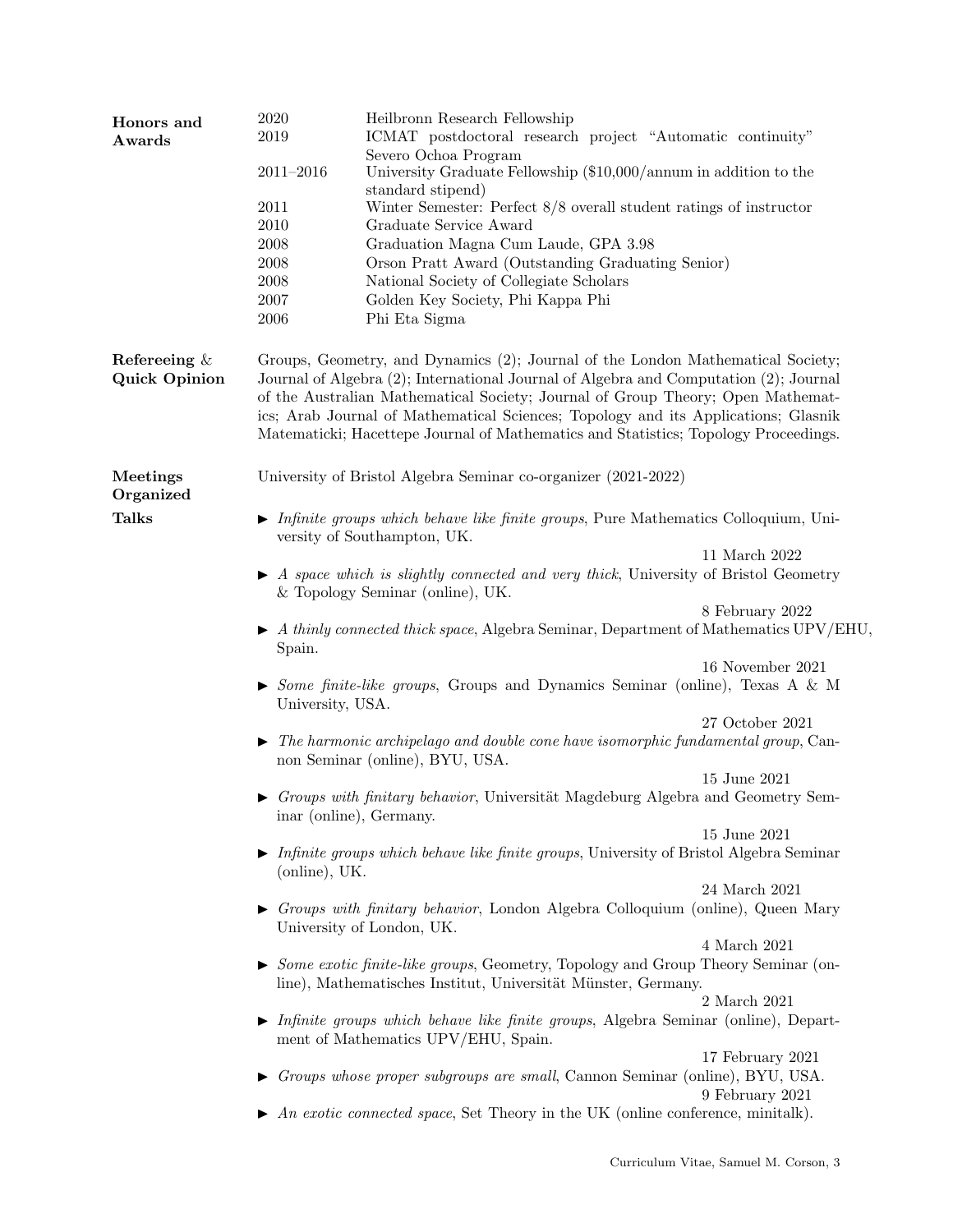4 December 2020

 $\blacktriangleright$  A strange almost free group, Colloquium, West Chester University of Pennsylvania. USA.

27 February 2020

 $\blacktriangleright$  A weird almost free group, Algebraic Cryptography Seminar, Stevens Institute of Technology, USA.

24 February 2020

 $\blacktriangleright$  Automatic continuity in its elementary forms, Geometry, Topology and Group Theory Seminar, Mathematisches Institut, Universität Münster, Germany.

3 December 2019

 $\blacktriangleright$  Almost free groups of an unusual sort, Algebra seminar, Technische Universität Wien, Vienna, Austria.

22 November 2019

 $\triangleright$  Some anti-geometric groups, Groups and their Actions 2019 (conference, contributed talk), Gliwice, Poland.

9 September 2019

 $\triangleright$  Some groups which are extraordinarily close to being free, Operator Algebras, Groups, and Applications to Quantum Information (conference), Madrid, Spain. 17 June 2019

 $\triangleright$  Some groups which are extraordinarily close to being free, Mathematics Seminar, Universidad Autónoma de Madrid, Spain.

30 May 2019

- In Some unusual almost free groups, Arches Topology Conference, Hurricane, USA. 25 April 2019
- $\blacktriangleright$  How close can you be to free?, Algebra Seminar, Department of Mathematics UPV/EHU, Spain.

20 March 2019

- Interval Very discrete groups, Logic Seminar, University of Illinois at Chicago, USA. 15 January 2019
- In The most discrete of groups, Algebraic Cryptography Seminar, Stevens Institute of Technology, USA.

20 December 2018

 $\triangleright$  New groups of automatic continuity, Séminaire Gaston Darboux, Institut Montpellierain Alexander Grothendieck, France.

23 November 2018

- $\triangleright$  The most discrete of groups, Algebra Seminar, Universitat Politècnica de Catalunya Barcelona, Spain.
- $\triangleright$  New automatic continuity from old techniques, Pure Mathematics Colloquium, University of Southampton, UK.

9 November 2018

13 November 2018

 $\blacktriangleright$  The nicest possible homomorphisms, Algebra Seminar, University of Ljubljana, Slovenia.

25 October 2018

 $\blacktriangleright$  The homomorphisms from the Hawaiian earring group, Topology Seminar, University of Ljubljana, Slovenia.

22 October 2018

 $\blacktriangleright$  When a map is necessarily continuous, Colloquium, Universität Düsseldorf, Germany.

19 October 2018

 $\blacktriangleright$  The metric path to slenderness, Geometric Group Theory Seminar, Universität Düsseldorf, Germany.

18 October 2018

 $\blacktriangleright$  Homomorphisms are necessarily nice, Algebra Seminar, Department of Mathematics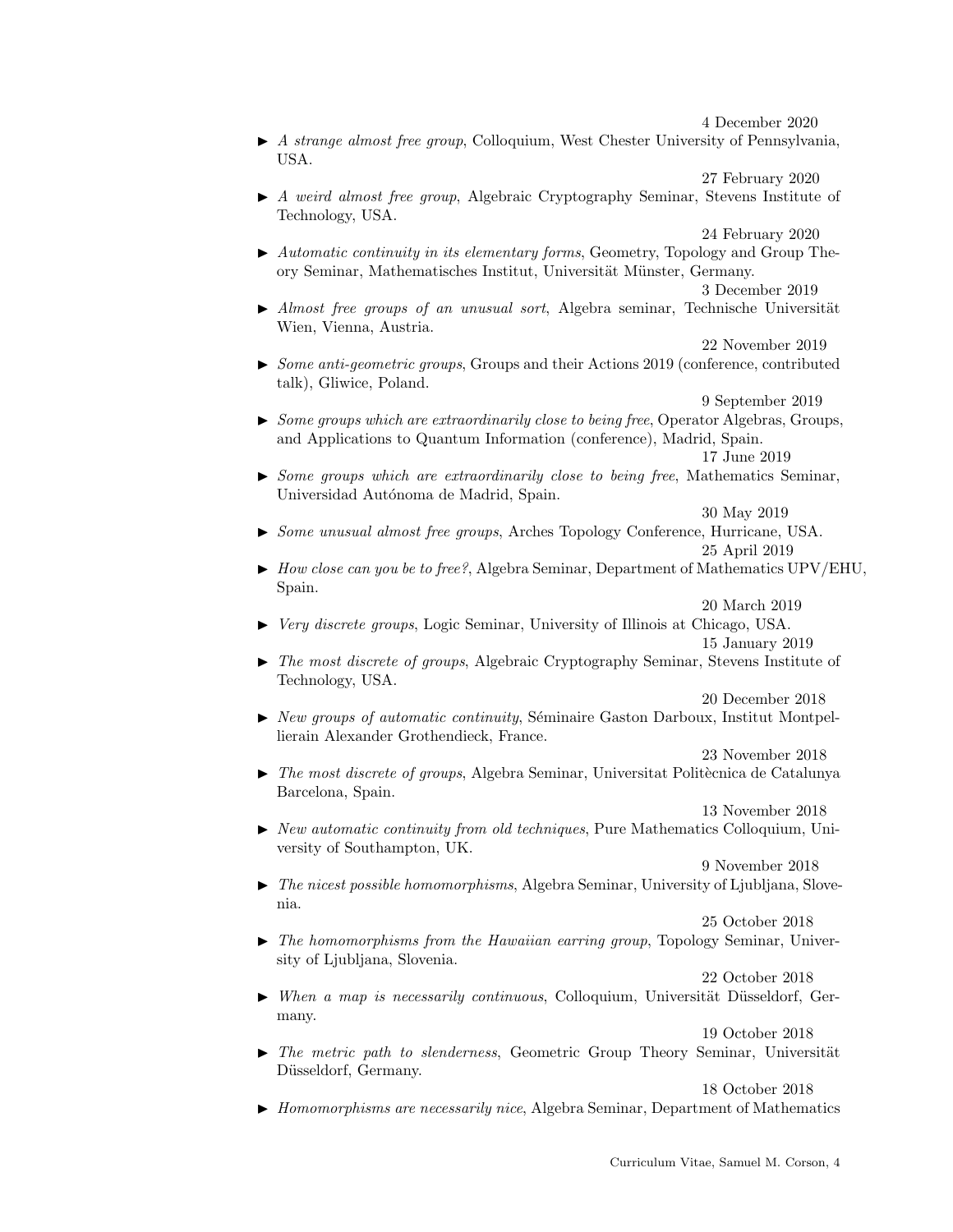|                                        |                                                                                                                                                   | UPV/EHU, Spain.  |                                                                                                  |                  |  |  |
|----------------------------------------|---------------------------------------------------------------------------------------------------------------------------------------------------|------------------|--------------------------------------------------------------------------------------------------|------------------|--|--|
|                                        |                                                                                                                                                   |                  |                                                                                                  | 2 October 2018   |  |  |
|                                        | Spain.                                                                                                                                            |                  | $\blacktriangleright$ The price of freedom, Mathematics Seminar, Universidad Autónoma de Madrid, |                  |  |  |
|                                        | 17 May 2018<br>What can fail without choice, Algebra Seminar, Department of Mathematics UPV/EHU,                                                  |                  |                                                                                                  |                  |  |  |
|                                        | Spain.                                                                                                                                            |                  |                                                                                                  |                  |  |  |
|                                        |                                                                                                                                                   | BYU, USA.        | $\triangleright$ Prime root extraction in one-relator groups and slenderness, Topology Seminar,  | 24 April 2018    |  |  |
|                                        |                                                                                                                                                   |                  | Some new results in automatic continuity, Wasatch Topology Conference, USA.                      | 18 October 2017  |  |  |
|                                        | 14 August 2017<br>Introduction to my research and why it is interesting, Hiring Committee, NUI Gal-<br>way, Ireland.                              |                  |                                                                                                  |                  |  |  |
|                                        |                                                                                                                                                   |                  |                                                                                                  | 28 June 2017     |  |  |
|                                        | The definable subgroups of the fundamental group, Colloquium, BYU, USA.<br>6 October 2016                                                         |                  |                                                                                                  |                  |  |  |
|                                        | Some new results about n-slender groups, Topology & Group Theory Seminar, Van-<br>derbilt University, USA.                                        |                  |                                                                                                  |                  |  |  |
|                                        |                                                                                                                                                   |                  |                                                                                                  | 2 March 2016     |  |  |
|                                        | $\triangleright$ Some new results on Peano continua and n-slenderness, Geometry and Topology<br>Seminar, University of Tennessee, Knoxville, USA. |                  |                                                                                                  |                  |  |  |
|                                        |                                                                                                                                                   |                  |                                                                                                  | 19 October 2015  |  |  |
|                                        |                                                                                                                                                   |                  | Lebesgue space and Peano continua, Topology Seminar, BYU, USA.                                   |                  |  |  |
|                                        |                                                                                                                                                   |                  |                                                                                                  | 26 March 2015    |  |  |
|                                        |                                                                                                                                                   |                  | The Grigorchuk group, Topology Seminar, BYU, USA.                                                |                  |  |  |
|                                        |                                                                                                                                                   |                  |                                                                                                  | 25 November 2013 |  |  |
|                                        | Weak presentations of groups, Workshop on Topology of Wild Spaces and Fractals,<br>Strobl, Austria.                                               |                  |                                                                                                  |                  |  |  |
|                                        |                                                                                                                                                   |                  |                                                                                                  |                  |  |  |
|                                        |                                                                                                                                                   |                  |                                                                                                  | 8 July 2011      |  |  |
| Teaching<br>(University of<br>Bristol) | Fall                                                                                                                                              | 2021             | Instructor, Topics in Modern Geometry                                                            |                  |  |  |
| Teaching                               | Winter                                                                                                                                            | 2016             | Teaching Assistant, Probability and Statistics                                                   |                  |  |  |
| (Vanderbilt                            | Fall                                                                                                                                              | 2015             | Instructor, Calculus I                                                                           |                  |  |  |
| University)                            | Fall                                                                                                                                              | 2014             | Instructor, Calculus I                                                                           |                  |  |  |
|                                        | Winter                                                                                                                                            | 2014             | Teaching Assistant, Multivariable Calculus and Linear Algebra                                    |                  |  |  |
|                                        | Fall<br>Winter                                                                                                                                    | 2013             | Teaching Assistant, Calculus I                                                                   |                  |  |  |
|                                        | Fall                                                                                                                                              | 2013<br>$\>2012$ | Teaching Assistant, Differential Equations and Linear Algebra<br>Teaching Assistant, Calculus II |                  |  |  |
|                                        |                                                                                                                                                   |                  |                                                                                                  |                  |  |  |
| Teaching                               | Spring                                                                                                                                            | 2011             | Instructor, Calculus I                                                                           |                  |  |  |
| (Brigham Young                         | Winter                                                                                                                                            | 2011             | Instructor, Calculus I                                                                           |                  |  |  |
| University)                            | Fall                                                                                                                                              | 2010             | Instructor, Calculus I                                                                           |                  |  |  |
|                                        | Summer                                                                                                                                            | 2010             | Instructor, Calculus I                                                                           |                  |  |  |
|                                        | Winter                                                                                                                                            | 2010             | Teaching Assistant, Calculus II                                                                  |                  |  |  |
|                                        | Fall                                                                                                                                              | 2009             | Teaching Assistant, Calculus II                                                                  |                  |  |  |
|                                        | Summer                                                                                                                                            | 2009             | Instructor, Trigonometry                                                                         |                  |  |  |
|                                        | Winter                                                                                                                                            | 2009             | Teaching Assistant, Calculus I                                                                   |                  |  |  |
|                                        | Fall                                                                                                                                              | 2008             | Teaching Assistant, Topology                                                                     |                  |  |  |
|                                        | Fall                                                                                                                                              | 2008             | Teaching Assistant, Complex Analysis                                                             |                  |  |  |